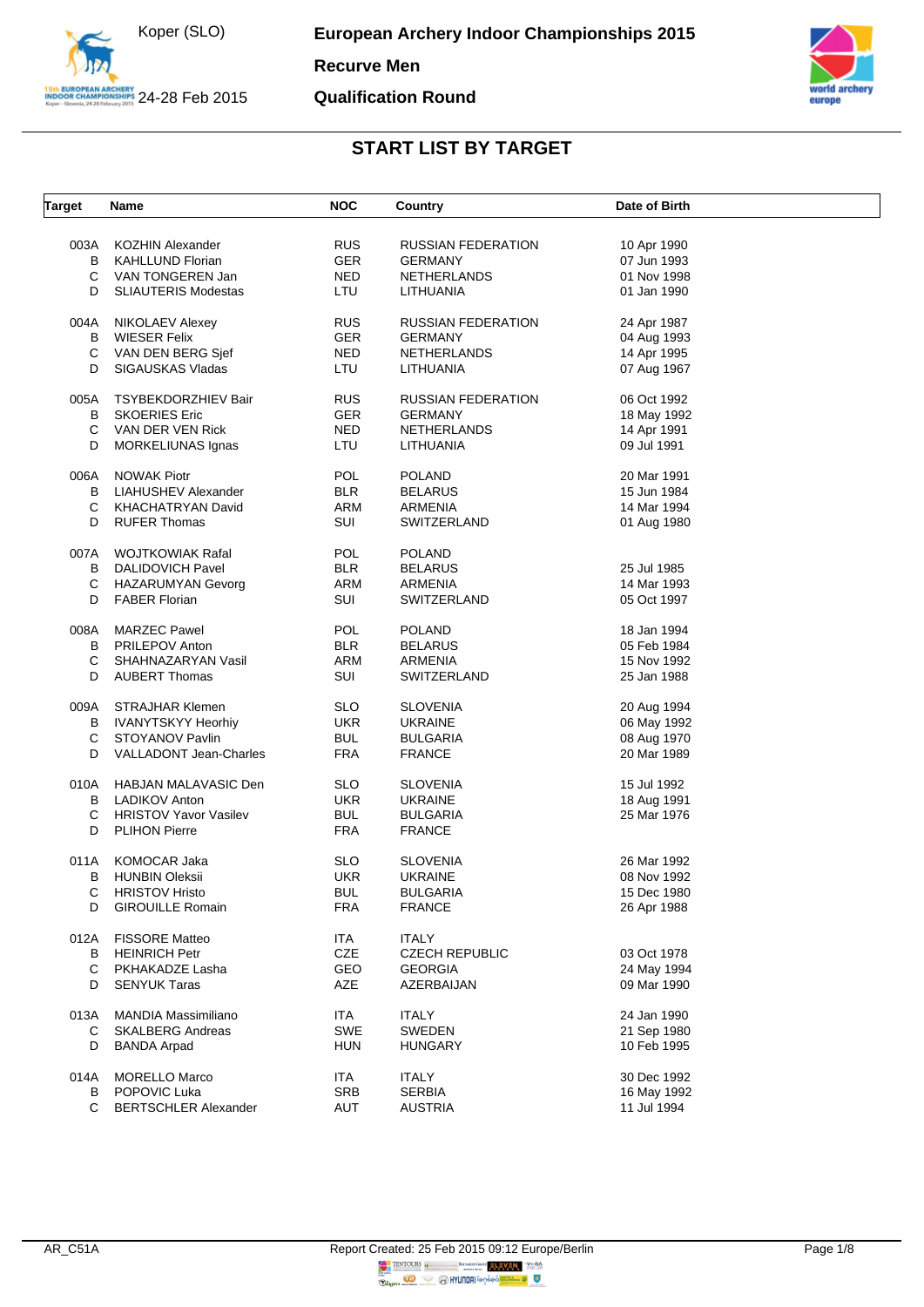

**Recurve Women**

#### **Qualification Round**



| Target      | Name                            | NOC        | Country                   | Date of Birth |  |
|-------------|---------------------------------|------------|---------------------------|---------------|--|
|             |                                 |            |                           |               |  |
| 017A        | <b>HAIDN TSCHALOVA Veronika</b> | <b>GER</b> | <b>GERMANY</b>            | 05 Jun 1976   |  |
| B           | <b>MERCURI Manuela</b>          | <b>ITA</b> | <b>ITALY</b>              | 25 Mar 1996   |  |
| C           | MARCHENKO Veronika              | <b>UKR</b> | <b>UKRAINE</b>            | 03 Apr 1993   |  |
| D           | <b>ESEBUA Kristine</b>          | GEO        | <b>GEORGIA</b>            | 19 Mar 1985   |  |
| 018A        | <b>UNRUH Lisa</b>               | <b>GER</b> | <b>GERMANY</b>            | 12 Apr 1988   |  |
| B           | REBAGLIATI Chiara               | <b>ITA</b> | <b>ITALY</b>              | 23 Jan 1997   |  |
| C           | PAVLOVA Anastasia               | <b>UKR</b> | <b>UKRAINE</b>            | 09 Feb 1995   |  |
| D           | LOBZHENIDZE Yulia               | GEO        | <b>GEORGIA</b>            | 23 Aug 1977   |  |
| 019A        | <b>WINTER Karina</b>            | <b>GER</b> | <b>GERMANY</b>            | 14 Jan 1986   |  |
| B           | <b>MAMMI Giulia</b>             | ITA.       | <b>ITALY</b>              | 28 Mar 1997   |  |
| С           | PALEKHA Kateryna                | <b>UKR</b> | <b>UKRAINE</b>            | 20 Sep 1980   |  |
| D           | NARIMANIDZE Khatuna             | GEO        | <b>GEORGIA</b>            | 02 Feb 1974   |  |
|             |                                 |            |                           |               |  |
| 020A        | TIMOFEYEVA Ekaterina            | <b>BLR</b> | <b>BELARUS</b>            | 13 Nov 1976   |  |
| B           | <b>MYSZOR Wioleta</b>           | POL        | <b>POLAND</b>             | 19 Jan 1983   |  |
| C           | MAYRHOFER GRITSCH Sabine        | <b>AUT</b> | <b>AUSTRIA</b>            | 06 Nov 1973   |  |
| D           | <b>SEGINA Tatiana</b>           | <b>RUS</b> | <b>RUSSIAN FEDERATION</b> | 20 Jan 1992   |  |
|             |                                 |            |                           |               |  |
| 021A        | MARUSAVA Hanna                  | <b>BLR</b> | <b>BELARUS</b>            | 08 Jan 1978   |  |
| B           | RZASA Joanna                    | <b>POL</b> | <b>POLAND</b>             | 10 Sep 1990   |  |
| C           | <b>RIESS Nina</b>               | <b>AUT</b> | <b>AUSTRIA</b>            | 15 Feb 1971   |  |
| D           | STEPANOVA Inna                  | <b>RUS</b> | RUSSIAN FEDERATION        | 17 Apr 1990   |  |
| 022A        | <b>TOLKACH Alena</b>            | <b>BLR</b> | <b>BELARUS</b>            | 03 Feb 1989   |  |
| B           | ZURANSKA Adriana                | <b>POL</b> | <b>POLAND</b>             | 11 Sep 1991   |  |
| C           | <b>BALDAUFF Laurence</b>        | <b>AUT</b> | <b>AUSTRIA</b>            | 19 Nov 1974   |  |
| D           | <b>TIMOFEEVA Kristina</b>       | <b>RUS</b> | RUSSIAN FEDERATION        | 28 Aug 1993   |  |
|             |                                 |            |                           |               |  |
| 023A        | <b>TOMAT Najka</b>              | <b>SLO</b> | <b>SLOVENIA</b>           | 29 Jan 1991   |  |
| B           | <b>MIRCA Alexandra</b>          | <b>MDA</b> | REPUBLIC OF MOLDOVA       | 11 Oct 1993   |  |
| $\mathbf C$ | LONGOVA Alexandra               | <b>SVK</b> | <b>SLOVAKIA</b>           | 07 Feb 1994   |  |
| D           | <b>SCHUH Berengere</b>          | <b>FRA</b> | <b>FRANCE</b>             | 13 Jun 1984   |  |
|             |                                 |            |                           |               |  |
| 024A        | <b>UMER Ana</b>                 | <b>SLO</b> | <b>SLOVENIA</b>           | 11 Dec 1990   |  |
| B           | <b>VASILYAN Nune</b>            | ARM        | ARMENIA                   | 16 Dec 1994   |  |
| C           | LUCANICOVA Zuzana               | <b>SVK</b> | <b>SLOVAKIA</b>           | 20 Jan 1993   |  |
| D           | <b>LAAN Sarina</b>              | <b>NED</b> | <b>NETHERLANDS</b>        | 13 Mar 1994   |  |
| 025A        | <b>DEGN Randi</b>               | DEN        | DENMARK                   | 29 Jun 1989   |  |
| в           | CHORTI Ariadni                  | <b>GRE</b> | <b>GREECE</b>             | 19 Apr 1994   |  |
| C           | <b>NURMSALU Laura</b>           | <b>EST</b> | <b>ESTONIA</b>            | 01 Jun 1994   |  |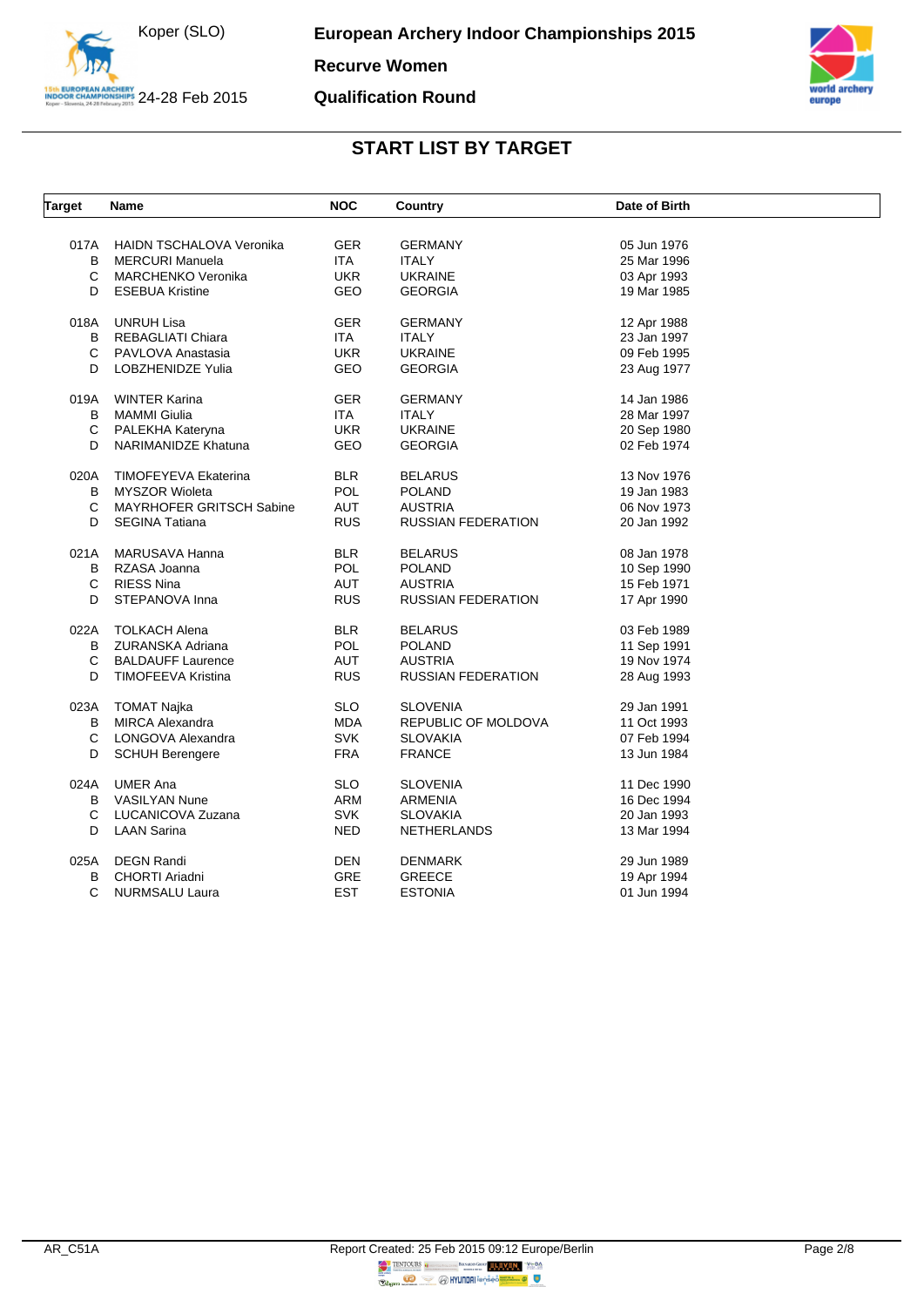



| Target | Name                          | <b>NOC</b> | Country                   | Date of Birth |  |
|--------|-------------------------------|------------|---------------------------|---------------|--|
|        |                               |            |                           |               |  |
| 015A   | <b>KHUDA Anton</b>            | <b>UKR</b> | <b>UKRAINE</b>            | 27 Apr 1999   |  |
| B      | MAKHNENKO Artem               | <b>RUS</b> | <b>RUSSIAN FEDERATION</b> | 02 Nov 1995   |  |
| С      | <b>STRAJHAR Gasper</b>        | <b>SLO</b> | <b>SLOVENIA</b>           | 02 Nov 1997   |  |
| D      | PENDOV Todor                  | <b>BUL</b> | <b>BULGARIA</b>           | 15 Aug 2000   |  |
| 016A   | ROZHKO Oleh                   | <b>UKR</b> | <b>UKRAINE</b>            | 01 Oct 1996   |  |
| В      | <b>BATOEV Zhargal</b>         | <b>RUS</b> | <b>RUSSIAN FEDERATION</b> | 21 Nov 1997   |  |
| С      | <b>BIZJAK Rok</b>             | <b>SLO</b> | <b>SLOVENIA</b>           | 02 Feb 1996   |  |
| D      | <b>YOTOV Iliyan</b>           | <b>BUL</b> | <b>BULGARIA</b>           | 26 Jun 1998   |  |
| 017A   | POPOVYCH Maksym               | <b>UKR</b> | <b>UKRAINE</b>            | 19 Aug 1996   |  |
| В      | <b>POPOV Vitalii</b>          | <b>RUS</b> | <b>RUSSIAN FEDERATION</b> | 29 Jun 1996   |  |
| С      | RAVNIKAR Ziga                 | <b>SLO</b> | <b>SLOVENIA</b>           | 25 Dec 1999   |  |
| D      | DACHEV Damyan                 | <b>BUL</b> | <b>BULGARIA</b>           | 10 May 1997   |  |
|        |                               |            |                           |               |  |
| 018A   | <b>RUDOW Marc</b>             | <b>GER</b> | <b>GERMANY</b>            | 27 Sep 1995   |  |
| B      | <b>BULIGA Artur</b>           | <b>MDA</b> | REPUBLIC OF MOLDOVA       | 03 Nov 1996   |  |
| С      | <b>BALAZ Boris</b>            | <b>SVK</b> | <b>SLOVAKIA</b>           | 20 Nov 1997   |  |
| D      | <b>IRRASCH Dominik</b>        | AUT        | <b>AUSTRIA</b>            | 12 Apr 1996   |  |
| 019A   | <b>WECKMUELLER Maximilian</b> | <b>GER</b> | <b>GERMANY</b>            | 20 Jan 1995   |  |
| В      | OLARU Dan                     | <b>MDA</b> | REPUBLIC OF MOLDOVA       | 11 Nov 1996   |  |
| С      | <b>DUCHON Juraj</b>           | <b>SVK</b> | <b>SLOVAKIA</b>           | 05 Mar 1995   |  |
| D      | <b>GSTOETTNER Andreas</b>     | <b>AUT</b> | <b>AUSTRIA</b>            | 31 Jul 1996   |  |
| 020A   | <b>SCHEIDING Adrian</b>       | <b>GER</b> | <b>GERMANY</b>            | 04 Jan 1999   |  |
| B      | <b>VOSCOBOINICOV Nichita</b>  | MDA        | REPUBLIC OF MOLDOVA       | 31 Jan 2000   |  |
| C      | HURBAN JR. Vladimir           | <b>SVK</b> | <b>SLOVAKIA</b>           | 14 Mar 1996   |  |
| D      | <b>LANG Max</b>               | AUT        | <b>AUSTRIA</b>            | 30 May 1999   |  |
| 021A   | <b>BIZON Kacper</b>           | <b>POL</b> | <b>POLAND</b>             | 21 Aug 1996   |  |
| B      | DUBROVA Aliaksei              | <b>BLR</b> | <b>BELARUS</b>            | 19 Nov 1997   |  |
| С      | PASQUALUCCI David             | ITA        | <b>ITALY</b>              | 27 Jun 1996   |  |
| D      |                               | <b>CRO</b> |                           |               |  |
|        | <b>MIHALIC Matija</b>         |            | <b>CROATIA</b>            | 23 Jul 1995   |  |
| 022A   | <b>WOJCIK Rafal</b>           | <b>POL</b> | <b>POLAND</b>             | 08 Feb 1995   |  |
| В      | NAPREENKA Stanislau           | <b>BLR</b> | <b>BELARUS</b>            | 28 Jul 1997   |  |
| C      | <b>BELLI Yuri</b>             | ITA        | <b>ITALY</b>              | 09 Nov 1996   |  |
| D      | <b>LINDBERG Marcus</b>        | <b>SWE</b> | <b>SWEDEN</b>             | 20 Feb 1997   |  |
| 023A   | SZAFRAN Marek                 | <b>POL</b> | <b>POLAND</b>             | 15 Mar 1997   |  |
| В      | FIRSAU Kiryl                  | <b>BLR</b> | <b>BELARUS</b>            | 10 Feb 1997   |  |
| С      | MONEGO Andrea                 | ITA        | <b>ITALY</b>              | 08 Feb 1997   |  |
| D      | <b>HUSTON Patrick</b>         | <b>GBR</b> | <b>GREAT BRITAIN</b>      | 05 Jan 1996   |  |
| 024A   | <b>NIKKANEN Markus</b>        | <b>FIN</b> | <b>FINLAND</b>            | 28 Jan 1996   |  |
| B      | <b>VLADIMER Dolidze</b>       | <b>GEO</b> | <b>GEORGIA</b>            | 14 Sep 1997   |  |
| C      | KOVALEVSKIJ Adam              | LTU        | LITHUANIA                 | 20 Dec 1995   |  |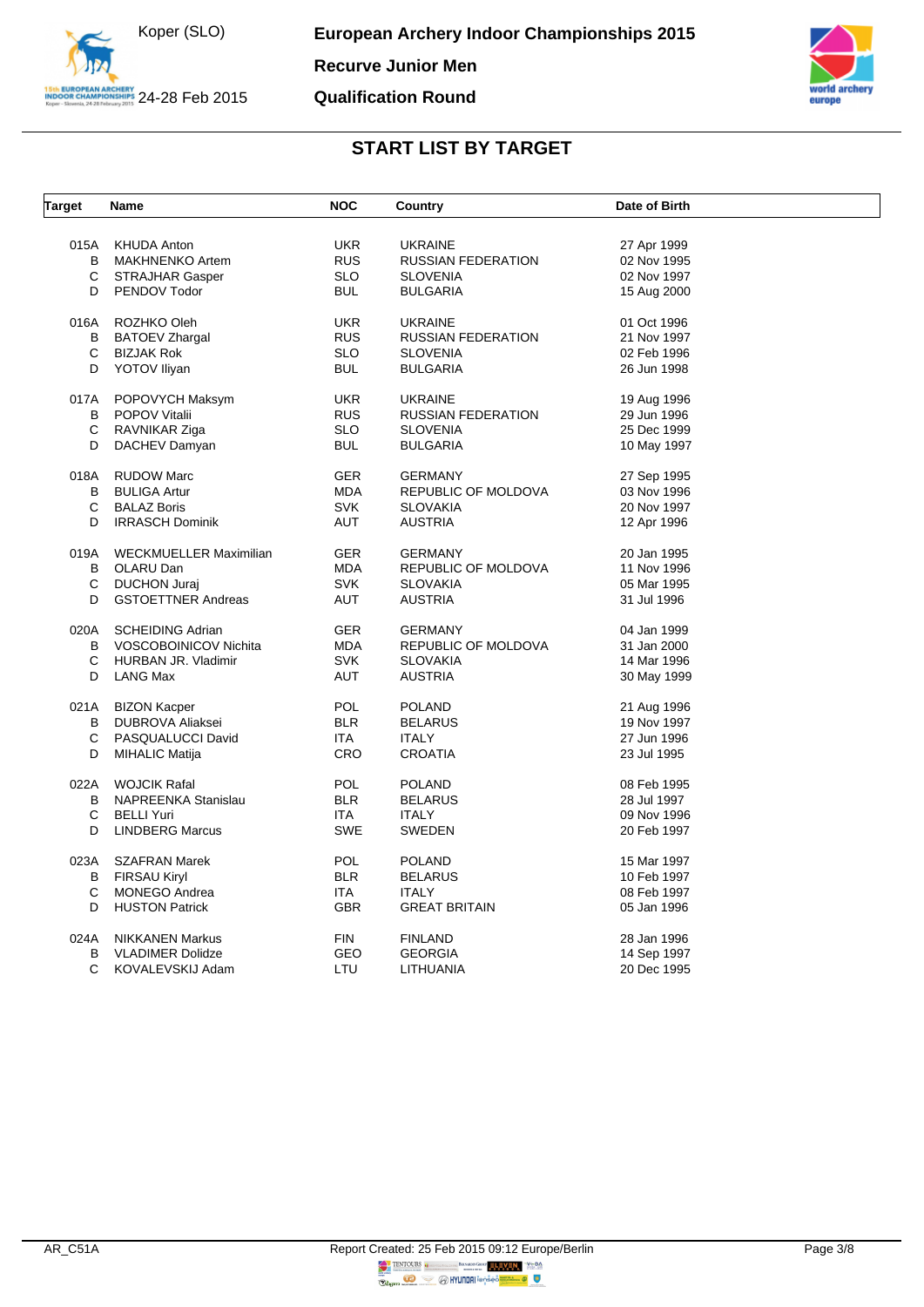

**Qualification Round**

| <b>Target</b> | <b>Name</b>                 | <b>NOC</b> | Country                   | Date of Birth |  |
|---------------|-----------------------------|------------|---------------------------|---------------|--|
|               |                             |            |                           |               |  |
| 026A          | ATANASOVA Yordanka          | <b>BUL</b> | <b>BULGARIA</b>           | 06 Oct 1999   |  |
| в             | <b>KRUPKO Darya</b>         | <b>BLR</b> | <b>BELARUS</b>            | 31 Jul 1995   |  |
| C             | <b>HNYP Solomiya</b>        | <b>UKR</b> | <b>UKRAINE</b>            | 09 Oct 1997   |  |
| D             | ZYZANSKA Sylwia             | <b>POL</b> | <b>POLAND</b>             | 27 Jul 1997   |  |
| 027A          | DANAILOVA Dobromira         | <b>BUL</b> | <b>BULGARIA</b>           | 24 Oct 1995   |  |
| B             | <b>KURATNIK Aliaksandra</b> | <b>BLR</b> | <b>BELARUS</b>            | 23 Nov 1999   |  |
| C             | TRAPEZNIKOVA Solomiya       | <b>UKR</b> | <b>UKRAINE</b>            | 11 Nov 1997   |  |
| D             | SMIALKOWSKA Magdalena       | <b>POL</b> | <b>POLAND</b>             | 17 Dec 1997   |  |
| 028A          | NEDYALKOVA Nikol            | <b>BUL</b> | <b>BULGARIA</b>           | 26 Feb 1999   |  |
| в             | <b>SHVETS Nadzeya</b>       | <b>BLR</b> | <b>BELARUS</b>            | 04 Oct 1999   |  |
| C             | NOVITSKA Sofija             | <b>UKR</b> | <b>UKRAINE</b>            | 07 Dec 1996   |  |
| D             | <b>FARASIEWICZ Karolina</b> | <b>POL</b> | <b>POLAND</b>             | 27 Sep 1996   |  |
| 029A          | DASHIDORZHIEVA Tuyana       | <b>RUS</b> | <b>RUSSIAN FEDERATION</b> | 14 Apr 1996   |  |
| в             | SIBALIC Mina                | <b>SRB</b> | <b>SERBIA</b>             | 27 Aug 1997   |  |
| C             | <b>GIACCHERI Tanya</b>      | ITA.       | <b>ITALY</b>              | 19 Jan 1998   |  |
| D             | <b>LAHARNAR Ivana</b>       | <b>SLO</b> | <b>SLOVENIA</b>           | 10 Aug 1998   |  |
| 030A          | DAMBAEVA Zhibzema           | <b>RUS</b> | <b>RUSSIAN FEDERATION</b> | 18 Nov 1996   |  |
| B             | <b>BRZAKOVIC Carna</b>      | <b>SRB</b> | <b>SERBIA</b>             | 16 Oct 1996   |  |
| C             | SPERA Loredana              | <b>ITA</b> | <b>ITALY</b>              | 01 Jan 1996   |  |
| D             | <b>BAUER Katharina</b>      | <b>GER</b> | <b>GERMANY</b>            | 01 Sep 1995   |  |
| 031A          | <b>MYLNIKOVA Valeria</b>    | <b>RUS</b> | <b>RUSSIAN FEDERATION</b> | 01 Sep 1997   |  |
| в             | PHUTKARADZE Tsiko           | <b>GEO</b> | <b>GEORGIA</b>            | 01 Jun 1996   |  |
| C             | <b>ANDREOLI Tatiana</b>     | <b>ITA</b> | <b>ITALY</b>              | 01 Jan 1999   |  |
| D             | ANDROUTSOU Argyro           | <b>GRE</b> | <b>GREECE</b>             | 14 May 1999   |  |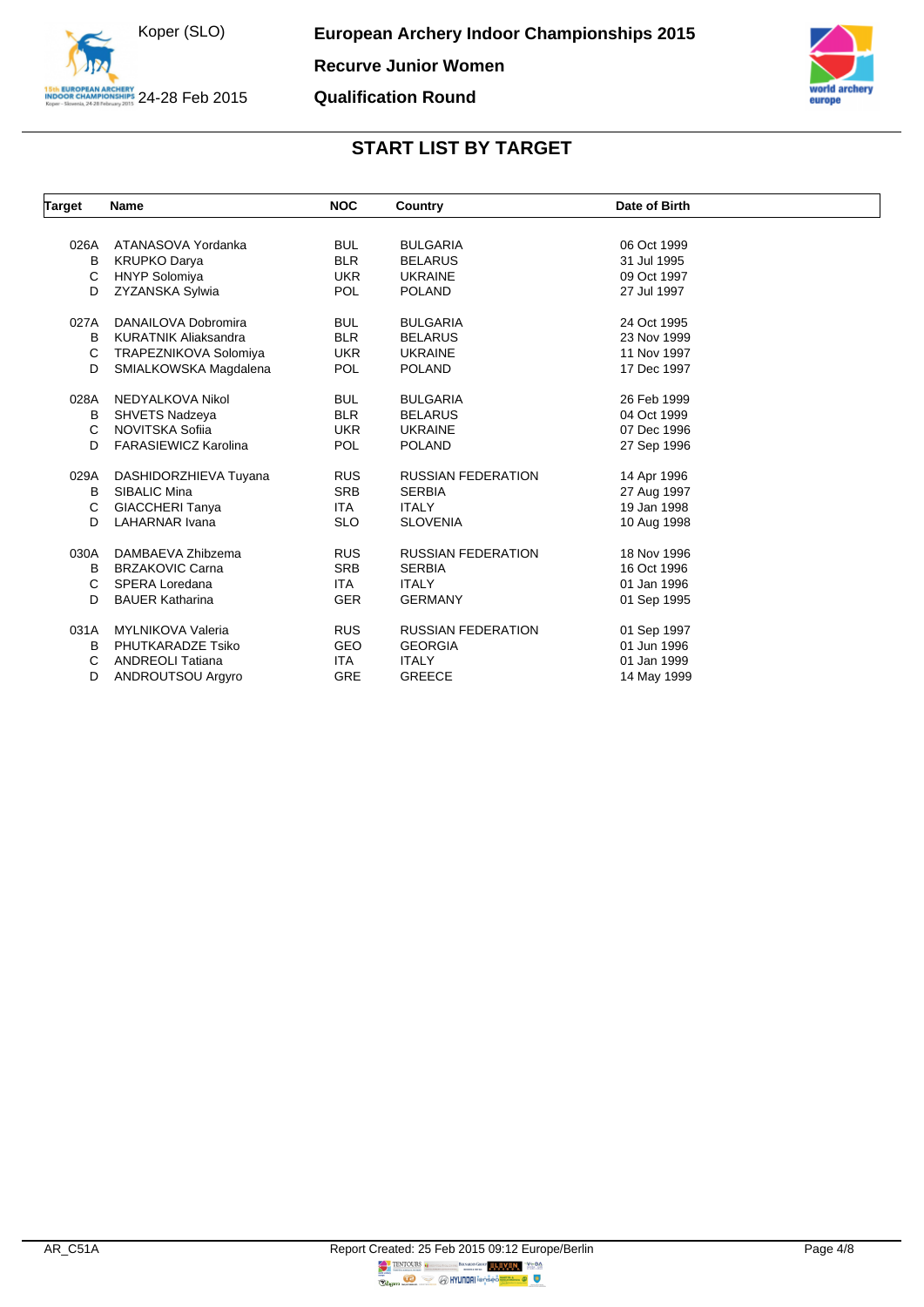



| <b>Target</b> | Name                              | <b>NOC</b> | Country                   | Date of Birth |  |
|---------------|-----------------------------------|------------|---------------------------|---------------|--|
|               |                                   |            |                           |               |  |
| 005A<br>B     | SIMONELLI Alberto                 | <b>ITA</b> | <b>ITALY</b>              | 17 Jun 1967   |  |
| D             | <b>ELZINGA Peter</b>              | <b>NED</b> | NETHERLANDS               | 30 Jan 1981   |  |
|               | VINOGRADOV Roman                  | <b>UKR</b> | <b>UKRAINE</b>            | 16 Sep 1969   |  |
| 006A          | <b>DRAGONI Luigi</b>              | ITA        | <b>ITALY</b>              | 13 Aug 1983   |  |
| B             | <b>BLEYENDAAL Ruben</b>           | <b>NED</b> | NETHERLANDS               | 14 Apr 1981   |  |
| С             | MAJER Damjan                      | <b>SLO</b> | <b>SLOVENIA</b>           | 30 Jan 1969   |  |
| D             | <b>MYKHALCHUK Denys</b>           | <b>UKR</b> | <b>UKRAINE</b>            | 19 Oct 1994   |  |
| 007A          | <b>PAGNI Sergio</b>               | ITA.       | ITALY                     | 26 Mar 1979   |  |
| В             | <b>SCHLOESSER Mike</b>            | NED        | NETHERLANDS               | 15 Jan 1994   |  |
| С             | SITAR Dejan                       | <b>SLO</b> | <b>SLOVENIA</b>           | 09 Dec 1979   |  |
| D             | <b>LVOVSKYY Dmytro</b>            | <b>UKR</b> | <b>UKRAINE</b>            | 27 Apr 1972   |  |
| 008A          | <b>TJENTLAND Oddmund</b>          | <b>NOR</b> | <b>NORWAY</b>             | 11 Jan 1980   |  |
| B             | <b>DARUM Andreas</b>              | <b>DEN</b> | <b>DENMARK</b>            | 15 Jan 1991   |  |
| C             | <b>TURSIC Slavko</b>              | <b>SLO</b> | <b>SLOVENIA</b>           | 05 May 1973   |  |
| D             | <b>BRASSEUR Sebastien</b>         | <b>FRA</b> | <b>FRANCE</b>             | 02 Nov 1985   |  |
|               |                                   |            |                           |               |  |
| 009A          | LIE Eivind                        | <b>NOR</b> | <b>NORWAY</b>             | 07 Jul 1992   |  |
| B             | DAMSBO Martin                     | DEN        | <b>DENMARK</b>            | 26 May 1985   |  |
| C             | <b>KOSTOPOULOS Athanasios</b>     | <b>GRE</b> | <b>GREECE</b>             | 11 Sep 1970   |  |
| D             | PEINEAU Sebastien                 | <b>FRA</b> | <b>FRANCE</b>             | 24 May 1987   |  |
| 010A          | AAMAAS Njaal                      | <b>NOR</b> | <b>NORWAY</b>             | 05 Oct 1988   |  |
| В             | <b>HANSEN Stephan</b>             | <b>DEN</b> | <b>DENMARK</b>            | 19 Jun 1995   |  |
| C             | <b>AERIKOS Christos</b>           | GRE        | <b>GREECE</b>             | 15 Jul 1996   |  |
| D             | <b>DELOCHE Pierre Julien</b>      | <b>FRA</b> | <b>FRANCE</b>             | 06 Feb 1982   |  |
| 011A          | <b>HAEFELFINGER Roman</b>         | SUI        | SWITZERLAND               | 03 Nov 1985   |  |
| B             | <b>VONIC Zoran</b>                | <b>CRO</b> | <b>CROATIA</b>            | 07 Oct 1976   |  |
| C             | <b>KOUMERTAS Stavros</b>          | <b>GRE</b> | <b>GREECE</b>             | 05 Sep 1977   |  |
| D             | <b>VUKELIC Damir</b>              | <b>BIH</b> | BOSNIA AND HERZEGOVINA    | 05 Mar 1978   |  |
|               |                                   |            |                           |               |  |
| 012A          | PETRAGLIO Marco                   | SUI        | <b>SWITZERLAND</b>        | 28 Oct 1962   |  |
| В             | <b>MARKES</b> Ivan                | <b>CRO</b> | <b>CROATIA</b>            | 25 Feb 1980   |  |
| С             | LAVRENTIEV Oleg                   | <b>BLR</b> | <b>BELARUS</b>            | 21 Sep 1981   |  |
| D             | <b>PETROV Viktor</b>              | <b>BUL</b> | <b>BULGARIA</b>           |               |  |
| 013A          | <b>USCHOUNIG Daniel Sebastian</b> | <b>AUT</b> | <b>AUSTRIA</b>            | 06 Aug 1994   |  |
| B             | SOIZHINOV Zorigto                 | <b>RUS</b> | <b>RUSSIAN FEDERATION</b> | 11 Sep 1988   |  |
| C             | <b>GOOSSENS Chris</b>             | BEL        | <b>BELGIUM</b>            | 21 Oct 1971   |  |
| 014A          | <b>NASH Tim</b>                   | <b>GBR</b> | <b>GREAT BRITAIN</b>      |               |  |
| B             | WOJTAS Jan                        | <b>POL</b> | <b>POLAND</b>             | 26 Nov 1966   |  |
| С             | <b>ACHILIE Ovidiu</b>             | ROU        | <b>ROMANIA</b>            | 11 Jun 1974   |  |
|               |                                   |            |                           |               |  |
| 015A          | <b>BLAZQUEZ Alberto</b>           | <b>ESP</b> | <b>SPAIN</b>              | 01 May 1975   |  |
| B             | <b>JUUTILAINEN Mikko</b>          | <b>FIN</b> | <b>FINLAND</b>            | 27 Dec 1989   |  |
| C             | <b>RESSAR Evert</b>               | <b>EST</b> | <b>ESTONIA</b>            | 17 Oct 1983   |  |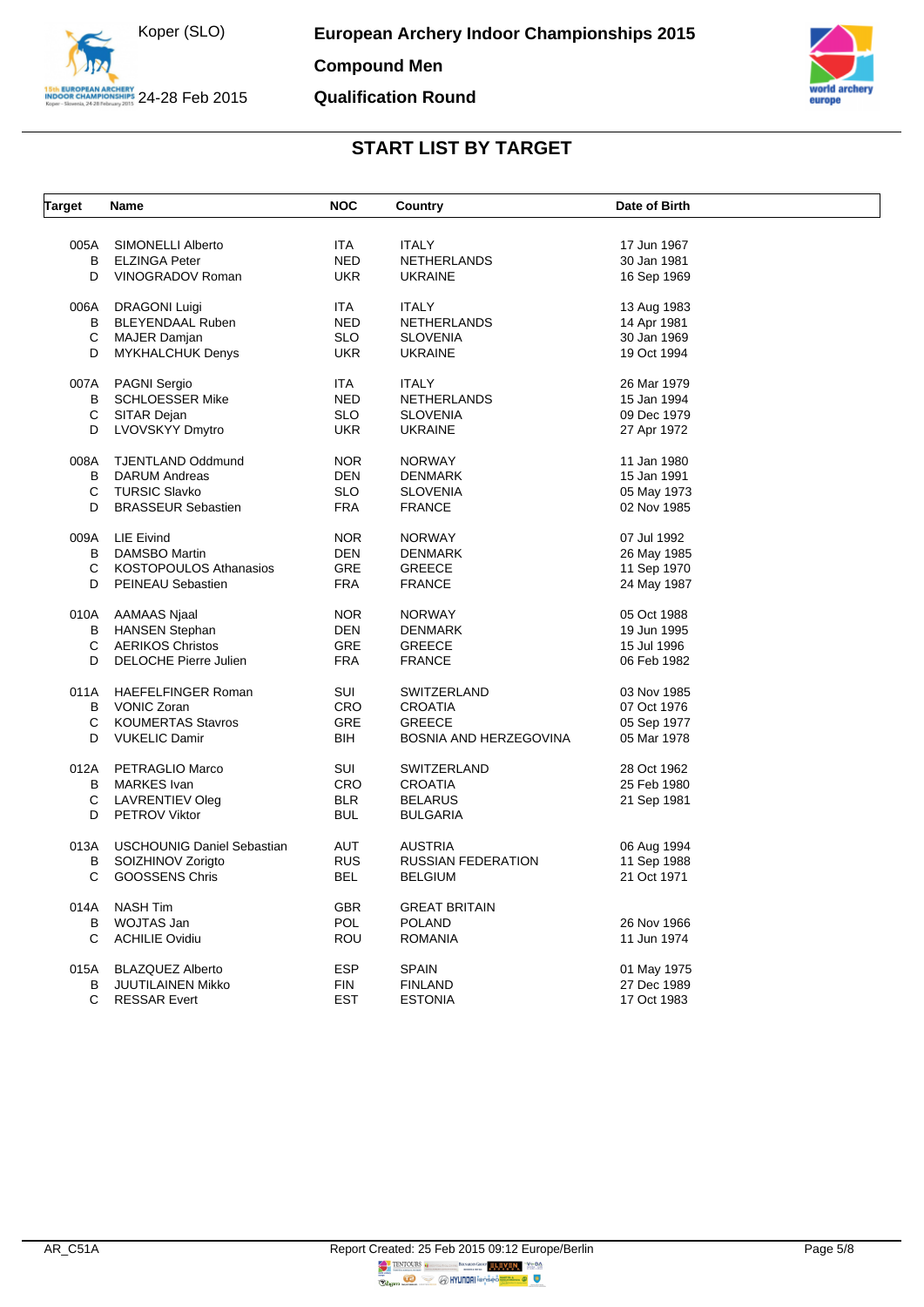



| <b>Target</b> | Name                         | <b>NOC</b> | Country                   | Date of Birth |  |
|---------------|------------------------------|------------|---------------------------|---------------|--|
|               |                              |            |                           |               |  |
| 018A          | <b>REPPE Zandra</b>          | <b>SWE</b> | <b>SWEDEN</b>             | 23 Dec 1973   |  |
| B             | <b>STAHLKRANTZ Sofie</b>     | <b>SWE</b> | <b>SWEDEN</b>             |               |  |
| D             | <b>COUWENBERG Martine</b>    | <b>NED</b> | <b>NETHERLANDS</b>        | 18 Jul 1974   |  |
| 019A          | <b>BURDEYNA Nataliya</b>     | <b>UKR</b> | <b>UKRAINE</b>            | 30 Jan 1974   |  |
| B             | <b>TONIOLI Marcella</b>      | <b>ITA</b> | <b>ITALY</b>              | 31 May 1986   |  |
| C             | VAN CASPEL Inge              | <b>NED</b> | <b>NETHERLANDS</b>        | 14 Jul 1991   |  |
| D             | <b>AVDEEVA Natalia</b>       | <b>RUS</b> | <b>RUSSIAN FEDERATION</b> | 06 Sep 1988   |  |
| 020A          | SHKLIAR Kseniya              | <b>UKR</b> | <b>UKRAINE</b>            | 28 Nov 1992   |  |
| В             | ANASTASIO Anastasia          | <b>ITA</b> | <b>ITALY</b>              | 15 Jul 1990   |  |
| C             | ENTHOVEN-MOKKENSTORM Inge    | <b>NED</b> | <b>NETHERLANDS</b>        | 01 Dec 1971   |  |
| D             | VINOGRADOVA Mariia           | <b>RUS</b> | <b>RUSSIAN FEDERATION</b> | 16 Mar 1994   |  |
| 021A          | DYAKOVA Viktoriya            | <b>UKR</b> | <b>UKRAINE</b>            | 29 Sep 1993   |  |
| B             | <b>SPANO Viviana</b>         | <b>ITA</b> | <b>ITALY</b>              | 03 Jun 1992   |  |
| C             | <b>GREENWOOD Hope Lauren</b> | <b>GBR</b> | <b>GREAT BRITAIN</b>      |               |  |
| D             | LOGINOVA Albina              | <b>RUS</b> | <b>RUSSIAN FEDERATION</b> | 07 Aug 1983   |  |
| 022A          | <b>OLESEN Maria</b>          | <b>DEN</b> | <b>DENMARK</b>            | 24 Aug 1982   |  |
| В             | <b>SVENSEN June</b>          | <b>NOR</b> | <b>NORWAY</b>             | 22 Jun 1954   |  |
| C             | <b>CORLESS Susan</b>         | <b>GBR</b> | <b>GREAT BRITAIN</b>      | 04 Jun 1980   |  |
| D             | OLEKSEJENKO Julia            | LAT        | LATVIA                    | 08 May 1965   |  |
| 023A          | <b>ANEAR Erika</b>           | <b>DEN</b> | <b>DENMARK</b>            | 30 May 1978   |  |
| B             | <b>GRYDELAND Runa</b>        | <b>NOR</b> | <b>NORWAY</b>             | 06 May 1994   |  |
| C             | <b>CERNE Toja</b>            | <b>SLO</b> | <b>SLOVENIA</b>           | 04 Jul 1993   |  |
|               |                              |            |                           |               |  |
| 024A          | <b>PRIEELS Sarah</b>         | <b>BEL</b> | <b>BELGIUM</b>            | 27 Feb 1990   |  |
| В             | LJUBINKOVIC Marija           | <b>SRB</b> | <b>SERBIA</b>             | 17 Apr 1994   |  |
| C             | KIZELIAUSKAITE Inga          | LTU        | LITHUANIA                 | 29 Oct 1988   |  |
| 025A          | SZALANSKA Katarzyna          | <b>POL</b> | <b>POLAND</b>             | 05 Dec 1992   |  |
| B             | <b>VANDIONANT Sandrine</b>   | <b>FRA</b> | <b>FRANCE</b>             | 08 Sep 1980   |  |
| C             | <b>BUDEN</b> Ivana           | CRO        | <b>CROATIA</b>            | 10 Sep 1985   |  |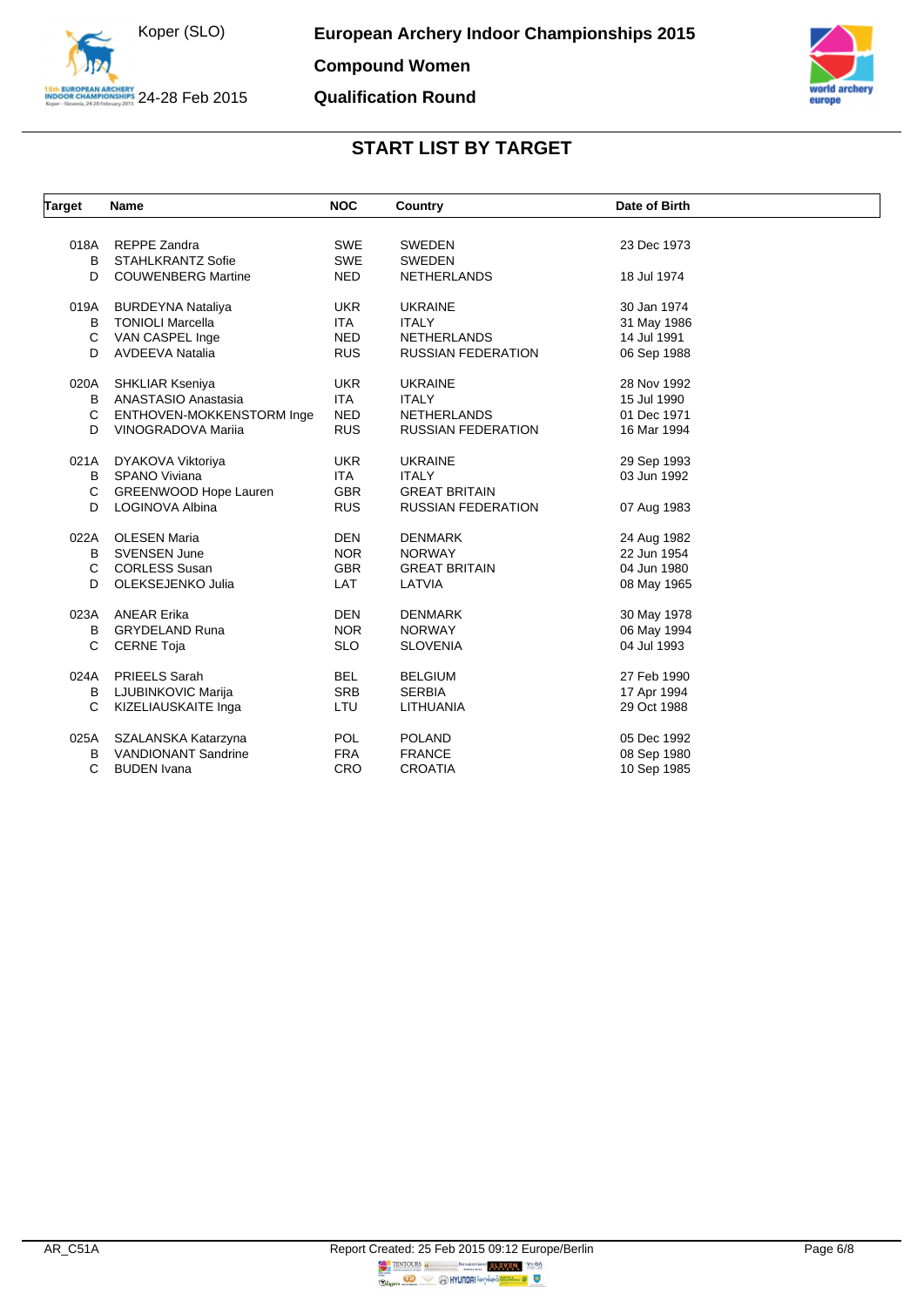



| Target | Name                      | <b>NOC</b> | Country                       | Date of Birth |  |
|--------|---------------------------|------------|-------------------------------|---------------|--|
|        |                           |            |                               |               |  |
| 002A   | <b>CARLSSON Isak</b>      | <b>SWE</b> | <b>SWEDEN</b>                 | 26 Jul 1996   |  |
| В      | <b>BOLSHAKOV Vlad</b>     | <b>UKR</b> | <b>UKRAINE</b>                | 30 Jun 1996   |  |
| C      | <b>CERNE Arne</b>         | <b>SLO</b> | <b>SLOVENIA</b>               | 26 Mar 1996   |  |
| D      | <b>DOMANSKI Renaud</b>    | <b>BEL</b> | <b>BELGIUM</b>                | 10 Dec 1996   |  |
| 003A   | <b>BORGSTROM Hampus</b>   | <b>SWE</b> | <b>SWEDEN</b>                 | 29 Apr 1997   |  |
| в      | <b>GONCHAROV Anton</b>    | <b>UKR</b> | <b>UKRAINE</b>                | 21 Sep 1999   |  |
| C      | <b>MODIC Stas</b>         | <b>SLO</b> | <b>SLOVENIA</b>               | 11 Oct 1998   |  |
| D      | <b>VOORTMANS Ben</b>      | <b>BEL</b> | <b>BELGIUM</b>                | 18 Nov 1996   |  |
| 004A   | <b>STROMBERG Linus</b>    | <b>SWE</b> | <b>SWEDEN</b>                 | 30 Jul 1996   |  |
| В      | <b>HOVIADOVSKYI Roman</b> | <b>UKR</b> | <b>UKRAINE</b>                | 05 Sep 1996   |  |
| C      | STOSEVSKI Luka            | <b>SLO</b> | <b>SLOVENIA</b>               | 20 Nov 1995   |  |
| D      | <b>VERMEIREN Ambroos</b>  | <b>BEL</b> | <b>BELGIUM</b>                | 04 Nov 1999   |  |
| 005A   | <b>MIOR Viviano</b>       | ITA.       | <b>ITALY</b>                  | 03 Apr 1997   |  |
| В      | <b>BUJIC Branko</b>       | <b>BIH</b> | <b>BOSNIA AND HERZEGOVINA</b> | 27 Jul 1999   |  |
| C      | <b>TUCKNOTT Phillip</b>   | <b>GBR</b> | <b>GREAT BRITAIN</b>          | 17 Apr 1995   |  |
| D      | <b>VAVRO Mario</b>        | <b>CRO</b> | <b>CROATIA</b>                | 28 Nov 1997   |  |
| 006A   | <b>FESTI Manuel</b>       | <b>ITA</b> | <b>ITALY</b>                  | 28 Mar 1997   |  |
| в      | <b>GRGIC Nebojsa</b>      | <b>BIH</b> | BOSNIA AND HERZEGOVINA        | 16 Dec 1997   |  |
| C      | <b>CHAPE Fraser</b>       | <b>GBR</b> | <b>GREAT BRITAIN</b>          | 17 Dec 1996   |  |
| D      | <b>BUDEN Domagoj</b>      | CRO        | <b>CROATIA</b>                | 08 Aug 1997   |  |
| 007A   | <b>SUT Jesse</b>          | <b>ITA</b> | <b>ITALY</b>                  | 03 Feb 1998   |  |
| В      | <b>WIENER Nico</b>        | <b>AUT</b> | <b>AUSTRIA</b>                | 13 Mar 1997   |  |
| C      | AKOS Varga                | <b>SRB</b> | <b>SERBIA</b>                 | 14 Aug 1996   |  |
| 008A   | <b>OROSZ Viktor</b>       | <b>HUN</b> | <b>HUNGARY</b>                | 23 Aug 1998   |  |
| В      | <b>KHARKOV Andrey</b>     | <b>RUS</b> | <b>RUSSIAN FEDERATION</b>     | 29 May 1998   |  |
| С      | <b>HAUGSETH Mads</b>      | <b>NOR</b> | <b>NORWAY</b>                 | 02 Mar 1995   |  |